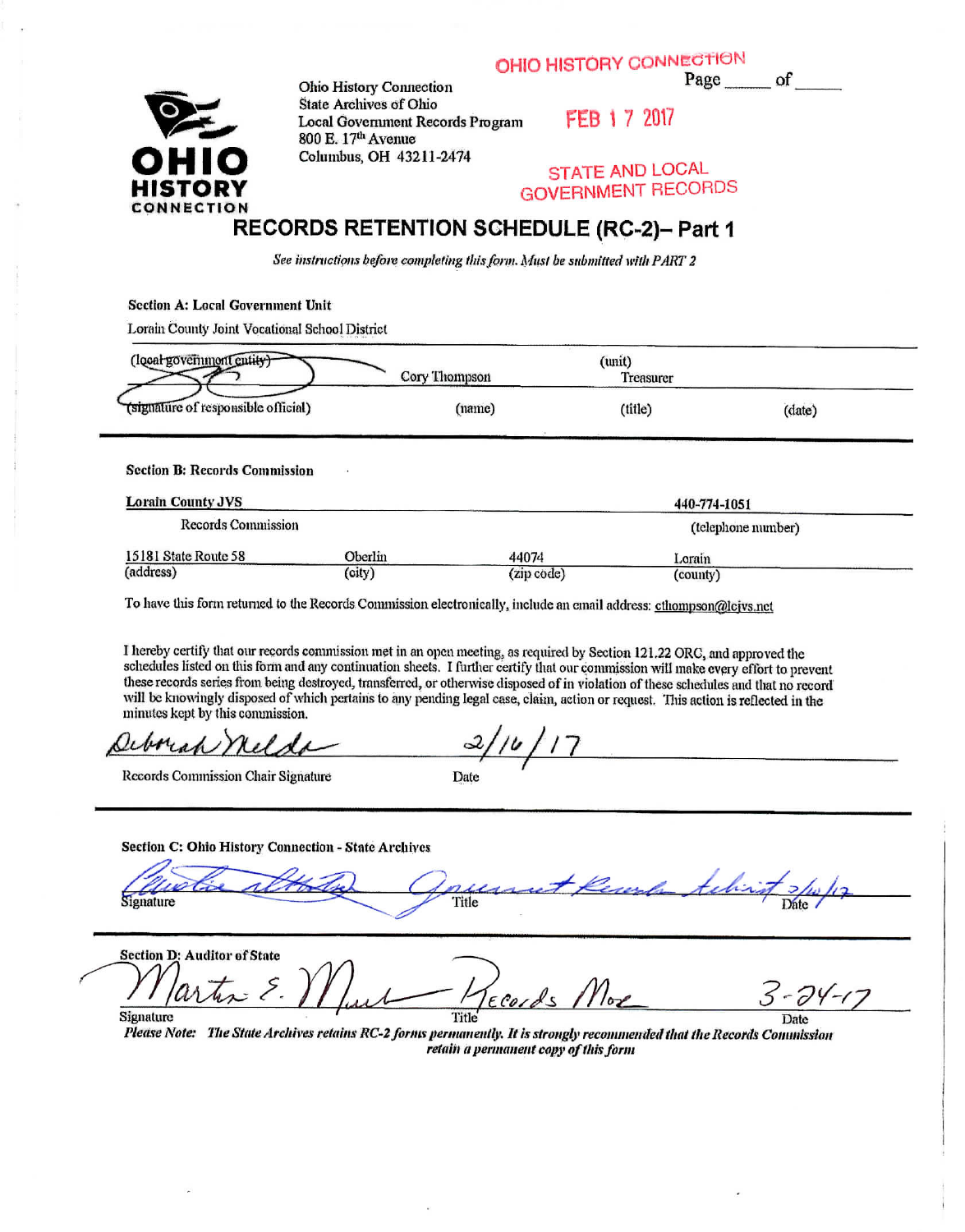# **Section E: RECORDS RETENTION SCHEDULE (RC-2)**

*See instructions before completing this form.*

(local government entity) (unit)

 $\overline{a}$ 

| (1)<br><b>Schedule</b> | (2)<br><b>Record Title and Description</b>                                  | (3)<br><b>Retention Period</b>     | (4)<br>Media         | (5)<br>For use by                                   | (6)<br>$RC-3$                        |
|------------------------|-----------------------------------------------------------------------------|------------------------------------|----------------------|-----------------------------------------------------|--------------------------------------|
| <b>Number</b>          |                                                                             |                                    | <b>Type</b>          | <b>Auditor of</b><br><b>State or</b><br><b>LGRP</b> | <b>Required</b><br>by<br><b>LGRP</b> |
| 1000                   | <b>BOARD ADMINISTRATIVE RECORDS</b>                                         |                                    |                      |                                                     |                                      |
| 1001                   | <b>Board Meeting Minutes</b>                                                | Permanent                          | Paper,               |                                                     | ☑                                    |
|                        |                                                                             |                                    | Electronic           |                                                     |                                      |
| 1002                   | <b>Board Referral File</b>                                                  | Permanent                          | Paper,<br>Electronic |                                                     |                                      |
| 1003                   | Blue Prints, Plans, Schematic Drawings of<br><b>Facilities and Property</b> | Permanent                          | Paper,<br>Electronic |                                                     | ☑                                    |
| 1004                   | <b>Records Disposal Forms</b>                                               | Permanent                          | Paper,<br>Electronic |                                                     |                                      |
| 1005                   | Levy Resolutions, Certifications, Results<br>(successful)                   | 2 years after<br>expiration        | Paper,<br>Electronic |                                                     |                                      |
| 1006                   | Levy Resolutions, certifications and results<br>(failed)                    | 2 years after certified<br>results | Paper,<br>Electronic |                                                     |                                      |
| 1007                   | <b>Bargaining Agreements</b>                                                | 4 years after<br>expiration        | Paper,<br>Electronic |                                                     |                                      |
| 1008                   | Claims and Litigation                                                       | 4 years after closed               | Paper,<br>Electronic |                                                     | ☑                                    |
| 1009                   | Superintendent Committee Meeting Reports,<br>Notes, Agenda's, Minutes etc.  | 4 years                            | Paper,<br>Electronic |                                                     |                                      |
| 1010                   | <b>Bank Depository Agreements</b>                                           | 1 year after<br>completion         | Paper,<br>Electronic |                                                     |                                      |
| 1011                   | Board Policy Books and Other Adopted Polices                                | 1 year after<br>superseded         | Paper,<br>Electronic |                                                     |                                      |
| 1012                   | Administrative Guidelines, Regulations,<br><b>Procedures Manual</b>         | 1 year after<br>superseded         | Paper,<br>Electronic |                                                     |                                      |
| 1013                   | <b>Board Meeting Notes</b>                                                  | 1 year                             | Paper,<br>Electronic |                                                     |                                      |
| 1014                   | Agendas                                                                     | 1 year                             | Paper,<br>Electronic |                                                     |                                      |
| 1015                   | Letters, Correspondences, etc. to Board                                     | 1 year                             | Paper,<br>Electronic |                                                     |                                      |
| 1016                   | <b>Union Negotiation Notes</b>                                              | 1 year after contract<br>approved  | Paper,<br>Electronic |                                                     |                                      |
| 1017                   | <b>Adopted Course of Studies</b>                                            | <b>Until Superseded</b>            | Paper,<br>Electronic |                                                     |                                      |
| 1018                   | Maps                                                                        | Until Superseded                   | Paper,<br>Electronic |                                                     |                                      |
| 1019                   | Emails (Executive)                                                          | 2 Years                            | Electronic           |                                                     |                                      |
| 1020                   | Emails & Voicemails (General)                                               | 1 Year                             | Electronic           |                                                     |                                      |
| 1021                   | Emails & Voicemails (Routine)                                               | 6 Months                           | Electronic           |                                                     |                                      |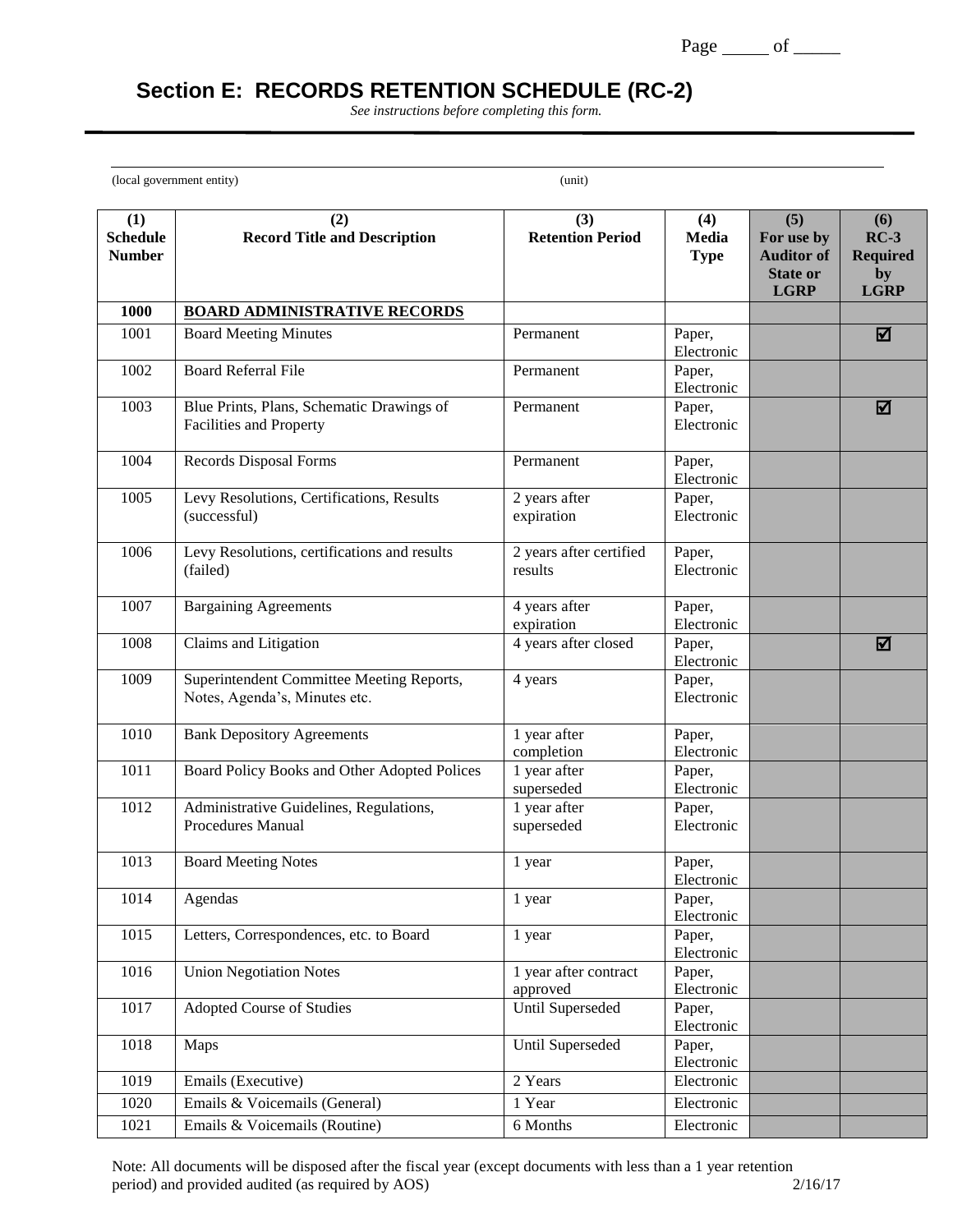# **Section E: RECORDS RETENTION SCHEDULE (RC-2)**

*See instructions before completing this form.*

(local government entity) (unit)

 $\overline{a}$ 

| (1)<br><b>Schedule</b><br><b>Number</b> | (2)<br><b>Record Title and Description</b>                                                                                                                                                                                                                           | (3)<br><b>Retention Period</b>                                                              | (4)<br><b>Media</b><br><b>Type</b> | (5)<br>For use by<br><b>Auditor of</b><br><b>State or</b><br><b>LGRP</b> | (6)<br>$RC-3$<br><b>Required</b><br>by<br><b>LGRP</b> |
|-----------------------------------------|----------------------------------------------------------------------------------------------------------------------------------------------------------------------------------------------------------------------------------------------------------------------|---------------------------------------------------------------------------------------------|------------------------------------|--------------------------------------------------------------------------|-------------------------------------------------------|
| 1022                                    | Emails & Voicemails (Transient)                                                                                                                                                                                                                                      | Discretionary                                                                               | Electronic                         |                                                                          |                                                       |
| 1023                                    | Social Media                                                                                                                                                                                                                                                         | Discretionary                                                                               | Electronic                         |                                                                          |                                                       |
| 1024                                    | Memos, letters, meeting agendas, and<br>presentations (with students, staff, parents,<br>community)                                                                                                                                                                  | Discretionary                                                                               | Paper,<br>Electronic               |                                                                          |                                                       |
| 1025                                    | Training/In-service documents                                                                                                                                                                                                                                        | Discretionary                                                                               | Paper,<br>Electronic               |                                                                          |                                                       |
| 1026                                    | Surveys: staff, student, parent, community etc.                                                                                                                                                                                                                      | 1 year                                                                                      | Paper,<br>Electronic               |                                                                          |                                                       |
| 1027                                    | <b>Strategic Plan Document</b>                                                                                                                                                                                                                                       | Until Superseded                                                                            | Paper,<br>Electronic               |                                                                          |                                                       |
| 1028                                    | Strategic plan work papers, notes,<br>communications, etc.                                                                                                                                                                                                           | 1 year                                                                                      | Paper,<br>Electronic               |                                                                          |                                                       |
| 1029                                    | OSHA or similar records, forms, findings,<br>summaries, incident reports, etc.                                                                                                                                                                                       | 5 years from end of<br>fiscal year that<br>relevant records cover                           | Paper,<br>Electronic               |                                                                          |                                                       |
|                                         |                                                                                                                                                                                                                                                                      |                                                                                             |                                    |                                                                          |                                                       |
|                                         |                                                                                                                                                                                                                                                                      |                                                                                             |                                    |                                                                          |                                                       |
| 2000                                    | <b>HUMAN RESOURCES</b>                                                                                                                                                                                                                                               |                                                                                             |                                    |                                                                          |                                                       |
| 2001                                    | Personnel File (full-time, Part-time, certified,<br>classified, substitute, etc.) includes: employment<br>application, resumes, contracts/salary notices,<br>evaluations, personnel actions, transcripts and<br>any other documents which become part of the<br>file | Permanent                                                                                   | Paper,<br>Electronic               |                                                                          |                                                       |
| 2002                                    | FMLA Records: records related to compliance<br>with FMLA's general requirements for leave<br>including but not limited to, dates and hours of<br>FMLA leave taken, employer notices, disputes,<br>etc.                                                               | 3 years from either<br>date of termination of<br>date of last entry,<br>whichever is later. | Paper,<br>Electronic               |                                                                          |                                                       |
| 2003                                    | Employment Applications, letters of Interest,<br>Resumes, etc. (Not hired)                                                                                                                                                                                           | 1 year                                                                                      | Paper,<br>Electronic               |                                                                          |                                                       |
| 2004                                    | <b>Workers Compensation Claims</b>                                                                                                                                                                                                                                   | 4 years                                                                                     | Paper,<br>Electronic               |                                                                          |                                                       |
| 2005                                    | <b>Unemployment Claims</b>                                                                                                                                                                                                                                           | 4 years                                                                                     | Paper,<br>Electronic               |                                                                          |                                                       |
| 2006                                    | <b>Employee and Board Member Bonds</b>                                                                                                                                                                                                                               | 4 years                                                                                     | Paper,<br>Electronic               |                                                                          |                                                       |
| 2007                                    | National Web Check Waiver (Parent/Guardian<br><b>Authorization Form)</b>                                                                                                                                                                                             | 1 year                                                                                      | Paper,<br>Electronic               |                                                                          |                                                       |
| 2008                                    | Seniority List                                                                                                                                                                                                                                                       | 2 years after<br>superseded                                                                 | Paper,<br>Electronic               |                                                                          |                                                       |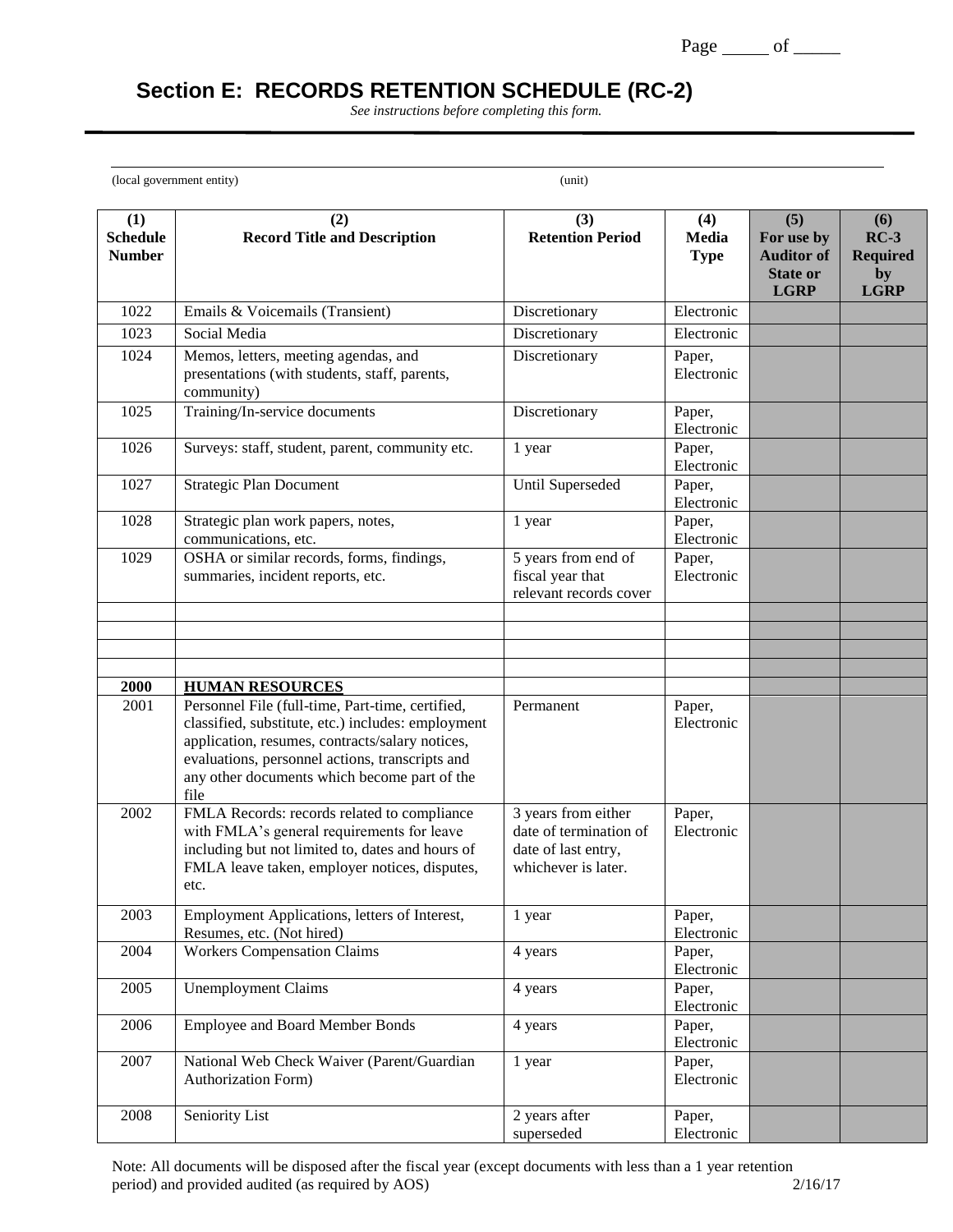# **Section E: RECORDS RETENTION SCHEDULE (RC-2)**

*See instructions before completing this form.*

(local government entity) (unit)

 $\overline{a}$ 

| (1)<br><b>Schedule</b><br><b>Number</b> | (2)<br><b>Record Title and Description</b>                                                                                                                                                                                                                                                                         | (3)<br><b>Retention Period</b>   | (4)<br>Media<br><b>Type</b> | (5)<br>For use by<br><b>Auditor of</b><br><b>State or</b><br><b>LGRP</b> | (6)<br>$RC-3$<br><b>Required</b><br>by<br><b>LGRP</b> |
|-----------------------------------------|--------------------------------------------------------------------------------------------------------------------------------------------------------------------------------------------------------------------------------------------------------------------------------------------------------------------|----------------------------------|-----------------------------|--------------------------------------------------------------------------|-------------------------------------------------------|
| 2009                                    | <b>Cobra Notification Form</b>                                                                                                                                                                                                                                                                                     | 1 year                           | Paper,<br>Electronic        |                                                                          |                                                       |
| 2010                                    | <b>Job Descriptions</b>                                                                                                                                                                                                                                                                                            | Until Superseded or<br>Obsolete  | Paper,<br>Electronic        |                                                                          |                                                       |
| 2011                                    | Employee Handbooks, procedures manual,<br>administrative guidelines                                                                                                                                                                                                                                                | Until Superseded or<br>Obsolete  | Paper,<br>Electronic        |                                                                          |                                                       |
| 2012                                    | BCI/FBI Background Check log, dissemination<br>log                                                                                                                                                                                                                                                                 | 1 year                           | Paper,<br>Electronic        |                                                                          |                                                       |
| 2013                                    | Employee Health and Life Insurance Records:<br>Enrollment forms, waiver forms, change forms,<br>confidentiality agreements, etc.                                                                                                                                                                                   | 2 years after<br>employment ends | Paper,<br>Electronic        |                                                                          |                                                       |
| 2014                                    | Affordable Care Act records: reports, employee<br>and dependent rosters, division summaries, plan<br>information, 1095C file, etc.                                                                                                                                                                                 | 4 years                          | Paper,<br>Electronic        |                                                                          |                                                       |
|                                         |                                                                                                                                                                                                                                                                                                                    |                                  |                             |                                                                          |                                                       |
|                                         |                                                                                                                                                                                                                                                                                                                    |                                  |                             |                                                                          |                                                       |
| 3000                                    | <b>STUDENT RECORDS</b>                                                                                                                                                                                                                                                                                             |                                  |                             |                                                                          |                                                       |
| 3001                                    | <b>Student Record Folders:</b><br>Enrollment/Withdrawal records<br>Grades/Transcripts<br><b>Attendance Records</b><br><b>Individual Test Results:</b><br>Standardized<br>Competency/Proficiency<br>Aptitude<br>Report Card<br>Suspension/Expulsion<br>Etc.<br>Intervention records<br><b>Psychological Records</b> | Permanent                        | Paper,<br>Electronic        |                                                                          |                                                       |
| 3002                                    | <b>Cosmetology Records</b>                                                                                                                                                                                                                                                                                         | Permanent                        | Paper,<br>Electronic        |                                                                          |                                                       |
| 3003                                    | Health/Medical Records<br>Visual Screening, Hearing Screening<br>Immunization Records, etc.                                                                                                                                                                                                                        | 7 years after<br>Graduation      | Paper,<br>Electronic        |                                                                          |                                                       |
| 3004                                    | Free/Reduced Lunch applications/records                                                                                                                                                                                                                                                                            | 4 years                          | Paper,<br>Electronic        |                                                                          |                                                       |
| 3005                                    | Teacher Grade Books, Notes, Records                                                                                                                                                                                                                                                                                | 3 Years                          | Paper,<br>Electronic        |                                                                          |                                                       |
| 3006                                    | Work permits                                                                                                                                                                                                                                                                                                       | 3 years                          | Paper,<br>Electronic        |                                                                          |                                                       |
| 3007                                    | <b>Training Agreements</b>                                                                                                                                                                                                                                                                                         | 3 years                          | Paper,<br>Electronic        |                                                                          |                                                       |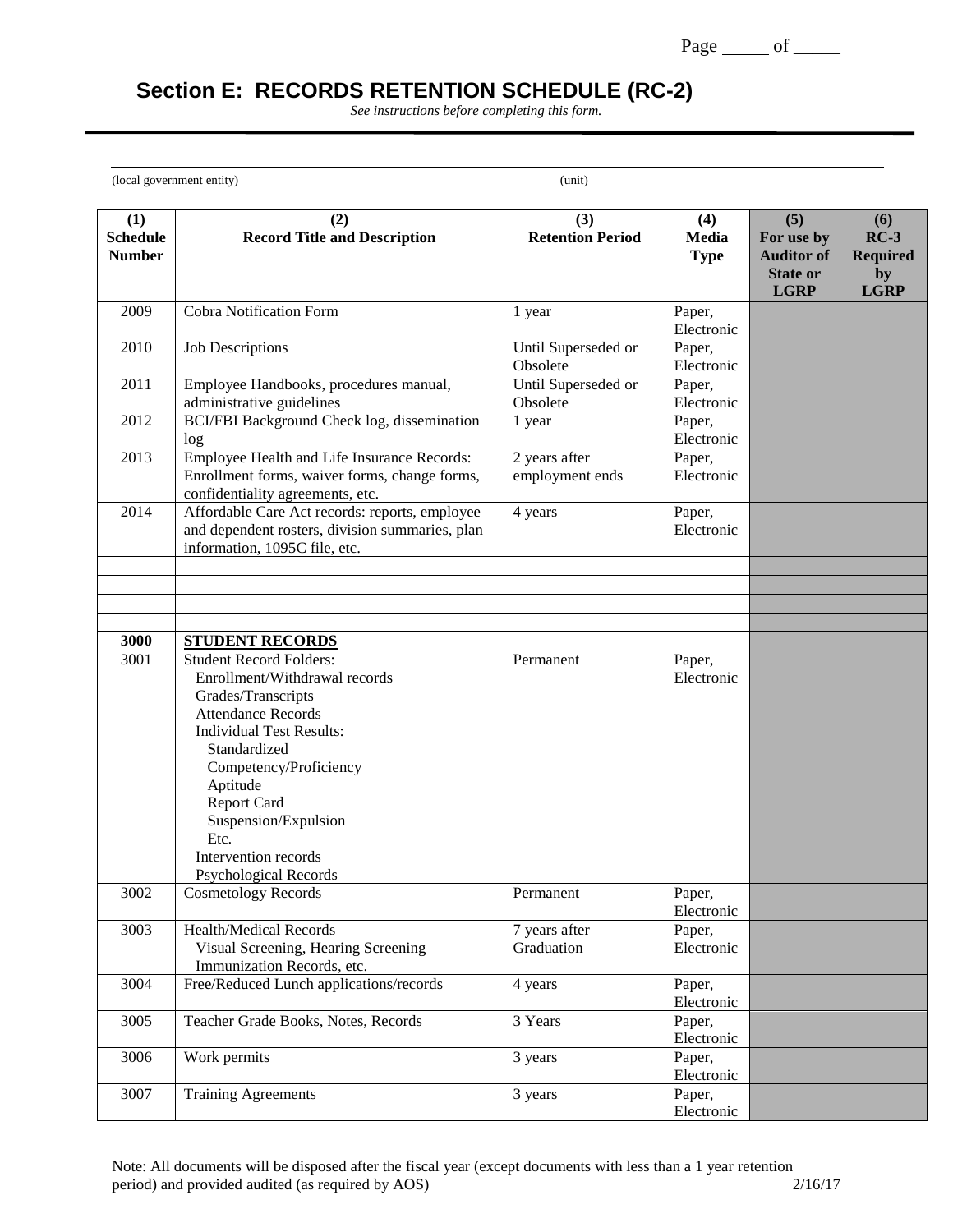# **Section E: RECORDS RETENTION SCHEDULE (RC-2)**

*See instructions before completing this form.*

(local government entity) (unit)

 $\overline{a}$ 

|                                         |                                                                                                  |                                                              |                             | (5)                                                               |                                                       |
|-----------------------------------------|--------------------------------------------------------------------------------------------------|--------------------------------------------------------------|-----------------------------|-------------------------------------------------------------------|-------------------------------------------------------|
| (1)<br><b>Schedule</b><br><b>Number</b> | (2)<br><b>Record Title and Description</b>                                                       | (3)<br><b>Retention Period</b>                               | (4)<br>Media<br><b>Type</b> | For use by<br><b>Auditor of</b><br><b>State or</b><br><b>LGRP</b> | (6)<br>$RC-3$<br><b>Required</b><br>by<br><b>LGRP</b> |
| 3008                                    | <b>Advisory Meeting Records</b>                                                                  | 3 years                                                      | Paper,<br>Electronic        |                                                                   |                                                       |
| 3009                                    | Special Education letters, invitation memos,<br>reports, etc.                                    | 3 years                                                      | Paper,<br>Electronic        |                                                                   |                                                       |
| 3010                                    | <b>Special Permits</b>                                                                           | 2 years                                                      | Paper,<br>Electronic        |                                                                   |                                                       |
| 3011                                    | Sign in/sign out sheets, book, reports etc.                                                      | 2 years                                                      | Paper,<br>Electronic        |                                                                   |                                                       |
| 3012                                    | Individual Education Plan (IEP)                                                                  | 2 years then given to<br>District of Residence               | Paper,<br>Electronic        |                                                                   |                                                       |
| 3013                                    | Discipline Records not resulting in<br>Suspension/expulsion: Letters, notes, recordings,<br>etc. | 1 year after student<br>leaves school                        | Paper,<br>Electronic        |                                                                   |                                                       |
| 3014                                    | Child Abuse/Neglect Referral Letter                                                              | Through Graduation                                           | Paper,<br>Electronic        |                                                                   |                                                       |
| 3015                                    | <b>Parking Pass Documents</b>                                                                    | 1 year after student<br>leaves school                        | Paper,<br>Electronic        |                                                                   |                                                       |
| 3016                                    | Field Trip records                                                                               | 1 year                                                       | Paper,<br>Electronic        |                                                                   |                                                       |
| 3017                                    | <b>Emergency Information</b>                                                                     | Until Superseded or 1<br>year after student<br>leaves school | Paper,<br>Electronic        |                                                                   |                                                       |
| 3018                                    | <b>Student Hand Books</b>                                                                        | Until Superseded                                             | Paper,<br>Electronic        |                                                                   |                                                       |
| 3019                                    | <b>Parent Communications forms</b>                                                               | 1 year                                                       | Paper,<br>Electronic        |                                                                   |                                                       |
| 3020                                    | Student Competition documents, letters and<br>forms                                              | 1 year                                                       | Paper,<br>Electronic        |                                                                   |                                                       |
| 3021                                    | <b>EMIS Documents, letter forms</b>                                                              | 4 years                                                      | Paper,<br>Electronic        |                                                                   |                                                       |
| 3022                                    | Student Background check records for specific<br>program requirements                            | 1 year                                                       | Paper,<br>Electronic        |                                                                   |                                                       |
|                                         |                                                                                                  |                                                              |                             |                                                                   |                                                       |
| 4000                                    | <b>BUILDING RECORDS</b>                                                                          |                                                              | Paper,<br>Electronic        |                                                                   |                                                       |
| 4001                                    | <b>Accident Reports Records</b>                                                                  | 4 years providing no<br>action pending                       | Paper,<br>Electronic        |                                                                   |                                                       |
| 4002                                    | <b>Building Use Document</b>                                                                     | 4 years                                                      | Paper,<br>Electronic        |                                                                   |                                                       |
| 4003                                    | Daily Attendance Reports                                                                         | 4 years                                                      | Paper,<br>Electronic        |                                                                   |                                                       |
| 4004                                    | Tornado and Fire Drill Records                                                                   | 1 year                                                       | Paper,<br>Electronic        |                                                                   |                                                       |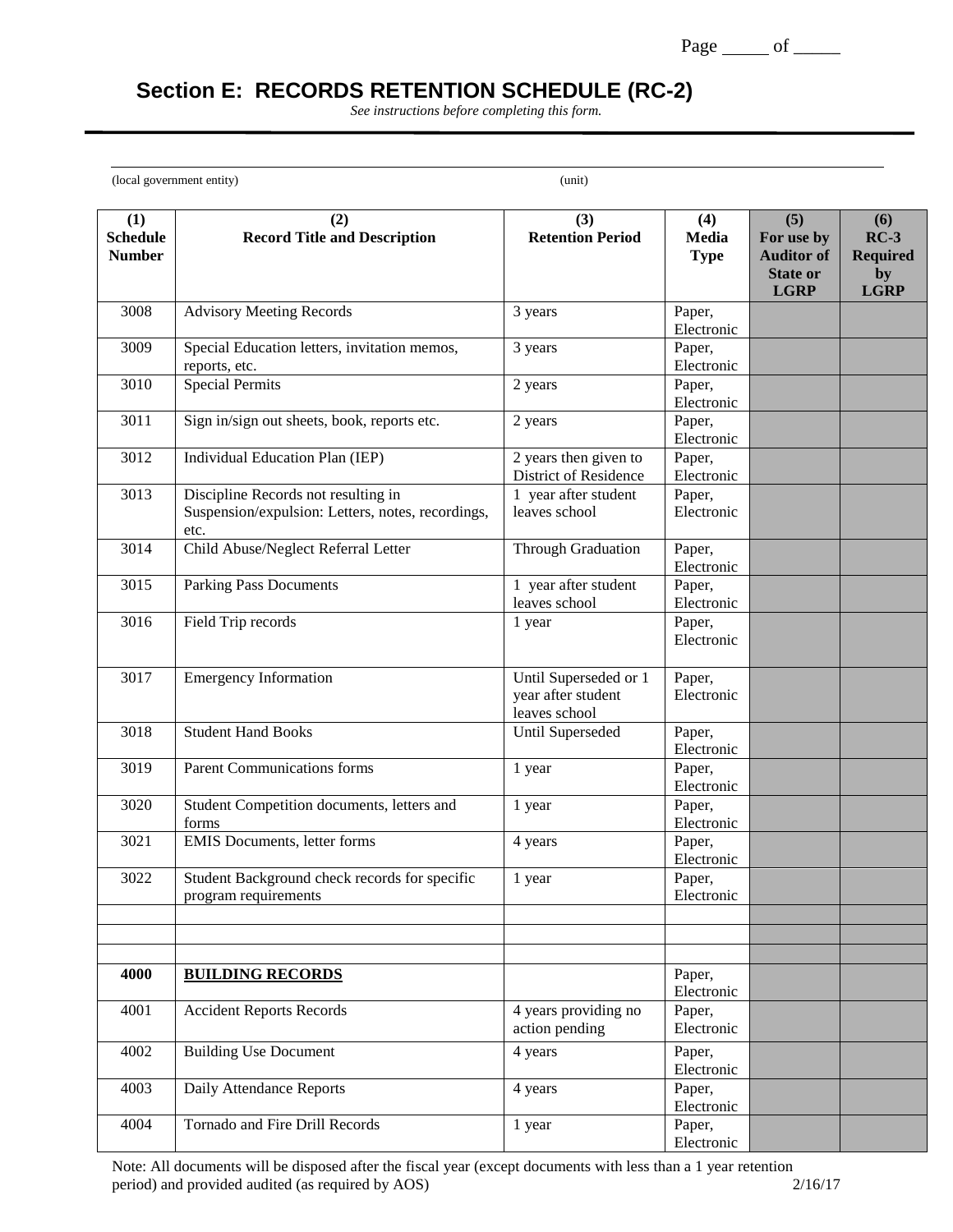# **Section E: RECORDS RETENTION SCHEDULE (RC-2)**

*See instructions before completing this form.*

(local government entity) (unit)

 $\overline{a}$ 

| (1)<br><b>Schedule</b><br><b>Number</b> | (2)<br><b>Record Title and Description</b>                                                                                                                  | (3)<br><b>Retention Period</b>                                  | (4)<br><b>Media</b><br><b>Type</b> | (5)<br>For use by<br><b>Auditor of</b><br><b>State or</b><br><b>LGRP</b> | (6)<br>$RC-3$<br><b>Required</b><br>by<br><b>LGRP</b> |
|-----------------------------------------|-------------------------------------------------------------------------------------------------------------------------------------------------------------|-----------------------------------------------------------------|------------------------------------|--------------------------------------------------------------------------|-------------------------------------------------------|
| 4005                                    | Inspections:<br>Health, Elevator, Boilers, Building, EPA, etc.                                                                                              | 4 years                                                         | Paper,<br>Electronic               |                                                                          |                                                       |
| 4006                                    | Inventories:<br>Textbook, Supplies, Non Capitalized<br>Items, etc.                                                                                          | Until Superseded                                                | Paper,<br>Electronic               |                                                                          |                                                       |
| 4007                                    | <b>Environmental reports</b>                                                                                                                                | 4 years                                                         | Paper,<br>Electronic               |                                                                          |                                                       |
| 4008                                    | Repair, Installation and Maintenance Records                                                                                                                | 4 Years                                                         | Paper,<br>Electronic               |                                                                          |                                                       |
| 4009                                    | Visitor Registrations                                                                                                                                       | 1 Year                                                          | Paper,<br>Electronic               |                                                                          |                                                       |
|                                         |                                                                                                                                                             |                                                                 |                                    |                                                                          |                                                       |
|                                         |                                                                                                                                                             |                                                                 |                                    |                                                                          |                                                       |
| 5000<br>5001                            | <b>CENTRAL DEPT. RECORDS</b><br>Contractor Files: Resolutions, bids, bid<br>tabulations, ads, drawings, contracts, pay<br>applications, change orders, etc. | 4 years after<br>completion of project,<br>if no action pending | Paper,<br>Electronic               |                                                                          |                                                       |
| 5002                                    | Warranty/guarantee records                                                                                                                                  | Life of<br>warranty/guarantee                                   | Paper,<br>Electronic               |                                                                          |                                                       |
| 5003                                    | Vehicle registrations                                                                                                                                       | Life of ownership                                               | Paper,<br>Electronic               |                                                                          |                                                       |
| 5004                                    | Vehicle sign out records                                                                                                                                    | 1 year                                                          | Paper,<br>Electronic               |                                                                          |                                                       |
| 5005                                    | Professional visitation forms                                                                                                                               | 4 years                                                         | Paper,<br>Electronic               |                                                                          |                                                       |
| 5006                                    | Tuition reimbursement records                                                                                                                               | 4 years                                                         | Paper,<br>Electronic               |                                                                          |                                                       |
| 5007                                    | Van/bus training records                                                                                                                                    | 4 years                                                         | Paper,<br>Electronic               |                                                                          |                                                       |
| 5008                                    | <b>Driver Certifications</b>                                                                                                                                | 1 year after<br>termination                                     | Paper,<br>Electronic               |                                                                          |                                                       |
| 5009                                    | Food Service Records: menus, food production,<br>inventory, students served, items sold, etc.                                                               | 4 years                                                         | Paper,<br>Electronic               |                                                                          |                                                       |
| 5010                                    | Lunchroom Records: Cash register tapes,<br>receipts, deposit slips, reports etc.                                                                            | 4 years                                                         | Paper,<br>Electronic               |                                                                          |                                                       |
| 5011                                    | Lunchroom License                                                                                                                                           | 1 year after expiration                                         | Paper,<br>Electronic               |                                                                          |                                                       |
| 5012                                    | School bus inspection records                                                                                                                               | Life of ownership                                               | Paper,<br>Electronic               |                                                                          |                                                       |
|                                         |                                                                                                                                                             |                                                                 |                                    |                                                                          |                                                       |
|                                         |                                                                                                                                                             |                                                                 |                                    |                                                                          |                                                       |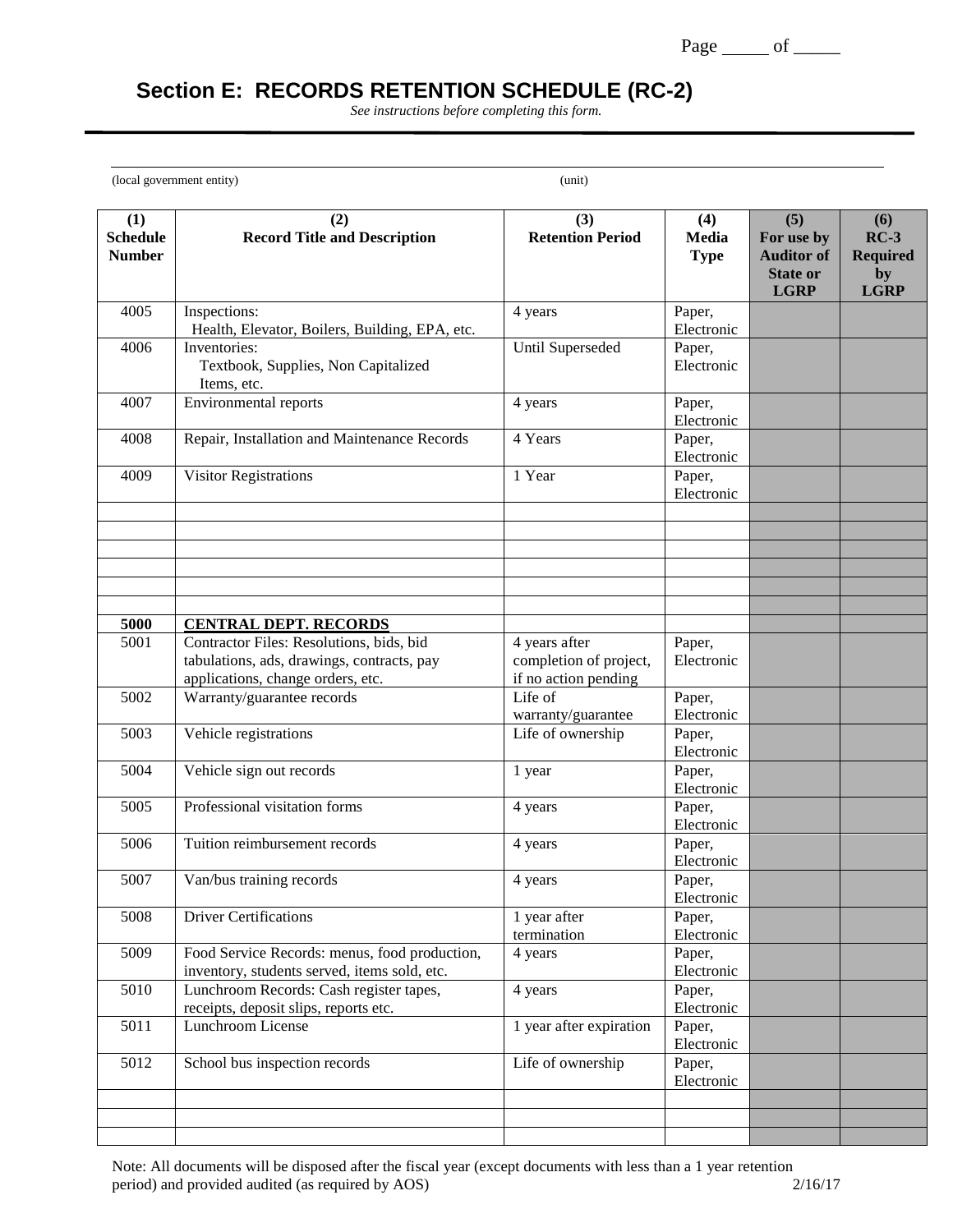# **Section E: RECORDS RETENTION SCHEDULE (RC-2)**

*See instructions before completing this form.*

(local government entity) (unit)

 $\overline{a}$ 

| (1)<br><b>Schedule</b><br><b>Number</b> | (2)<br><b>Record Title and Description</b>                 | (3)<br><b>Retention Period</b> | (4)<br>Media<br><b>Type</b> | (5)<br>For use by<br><b>Auditor of</b> | (6)<br>$RC-3$<br><b>Required</b> |
|-----------------------------------------|------------------------------------------------------------|--------------------------------|-----------------------------|----------------------------------------|----------------------------------|
|                                         |                                                            |                                |                             | <b>State or</b><br><b>LGRP</b>         | by<br><b>LGRP</b>                |
| 6000                                    | <b>FINANCIAL RECORDS</b>                                   |                                |                             |                                        |                                  |
| 6001                                    | Securities                                                 | Permanent                      | Electronic                  |                                        |                                  |
| 6002                                    | <b>Bond Register</b>                                       | 5 years after issue            | Paper,                      |                                        |                                  |
|                                         |                                                            | expires                        | Electronic                  |                                        |                                  |
| 6003                                    | <b>Bonds and Coupons</b>                                   | <b>Until Redeemed</b>          | Paper,                      |                                        |                                  |
| 6004                                    | <b>Bids and Specifications</b>                             | 4 years after                  | Electronic<br>Paper,        |                                        |                                  |
|                                         | (successful)                                               | completion of project          | Electronic                  |                                        |                                  |
| 6005                                    | <b>Bids and Specifications</b>                             | 1 year                         | Paper,                      |                                        |                                  |
|                                         | (Unsuccessful)                                             |                                | Electronic                  |                                        |                                  |
| 6006                                    | <b>Tax Anticipated Notes</b>                               | 10 years                       | Paper,                      |                                        |                                  |
|                                         |                                                            |                                | Electronic                  |                                        |                                  |
| 6007                                    | <b>Federal Program Files</b>                               | 4 years                        | Paper,                      |                                        |                                  |
|                                         | (Title, Perkins, Etc.)                                     |                                | Electronic                  |                                        |                                  |
| 6008                                    | <b>State Program Files</b>                                 | 4 years                        | Paper,<br>Electronic        |                                        |                                  |
| 6009                                    | <b>Insurance Policies:</b>                                 | 4 years after                  | Paper,                      |                                        |                                  |
|                                         | Property, Liability, Fleet, etc.                           | expiration provided all        | Electronic                  |                                        |                                  |
|                                         |                                                            | claims settled                 |                             |                                        |                                  |
| 6010                                    | Contracts (Non-Employee)                                   | 4 years after                  | Paper,                      |                                        |                                  |
|                                         |                                                            | expiration                     | Electronic                  |                                        |                                  |
| 6011                                    | <b>Certificate of Estimated Resources</b>                  | 4 years                        | Paper,                      |                                        |                                  |
|                                         |                                                            |                                | Electronic                  |                                        |                                  |
| 6012                                    | Annual, Quarterly, and Monthly Financial                   | 4 years                        | Paper,<br>Electronic        |                                        |                                  |
|                                         | Reports:<br>Appropriation Ledgers/Reports/worksheets, etc. |                                |                             |                                        |                                  |
|                                         | Budget ledgers/Reports/worksheets, etc.                    |                                |                             |                                        |                                  |
|                                         | Revenue Ledgers/Reports/worksheets, etc.                   |                                |                             |                                        |                                  |
|                                         | Vendor Listings, Check Registers,                          |                                |                             |                                        |                                  |
|                                         | Purchase Order Listing/Reports/worksheets, etc.            |                                |                             |                                        |                                  |
|                                         | Account, Financial Summary & Detailed Reports              |                                |                             |                                        |                                  |
|                                         | Reconciliations, Etc.                                      |                                |                             |                                        |                                  |
| 6013                                    | Tax Settlements (semi-annual and advances)                 | 4 years                        | Paper,                      |                                        |                                  |
|                                         | <b>State Reimbursement Settlements</b>                     | 4 years                        | Electronic<br>Paper,        |                                        |                                  |
| 6014                                    |                                                            |                                | Electronic                  |                                        |                                  |
| 6015                                    | Annual Financial Report, Statements, Audit                 | 4 years                        | Paper,                      |                                        |                                  |
|                                         | Documentation                                              |                                | Electronic                  |                                        |                                  |
| 6016                                    | Tuition and student fees and payments                      | 4 years                        | Paper,                      |                                        |                                  |
| 6017                                    | Investment Records: ledgers, reports, statements.          | 4 years                        | Electronic<br>Paper,        |                                        |                                  |
|                                         | Individual record of investments, bank                     |                                | Electronic                  |                                        |                                  |
|                                         | confirmations, wire transfers, Copy of CD, etc.            |                                |                             |                                        |                                  |
|                                         |                                                            |                                |                             |                                        |                                  |
| 6018                                    | Accounts Receivable ledgers and reports                    | 4 years                        | Paper,                      |                                        |                                  |
|                                         |                                                            |                                | Electronic                  |                                        |                                  |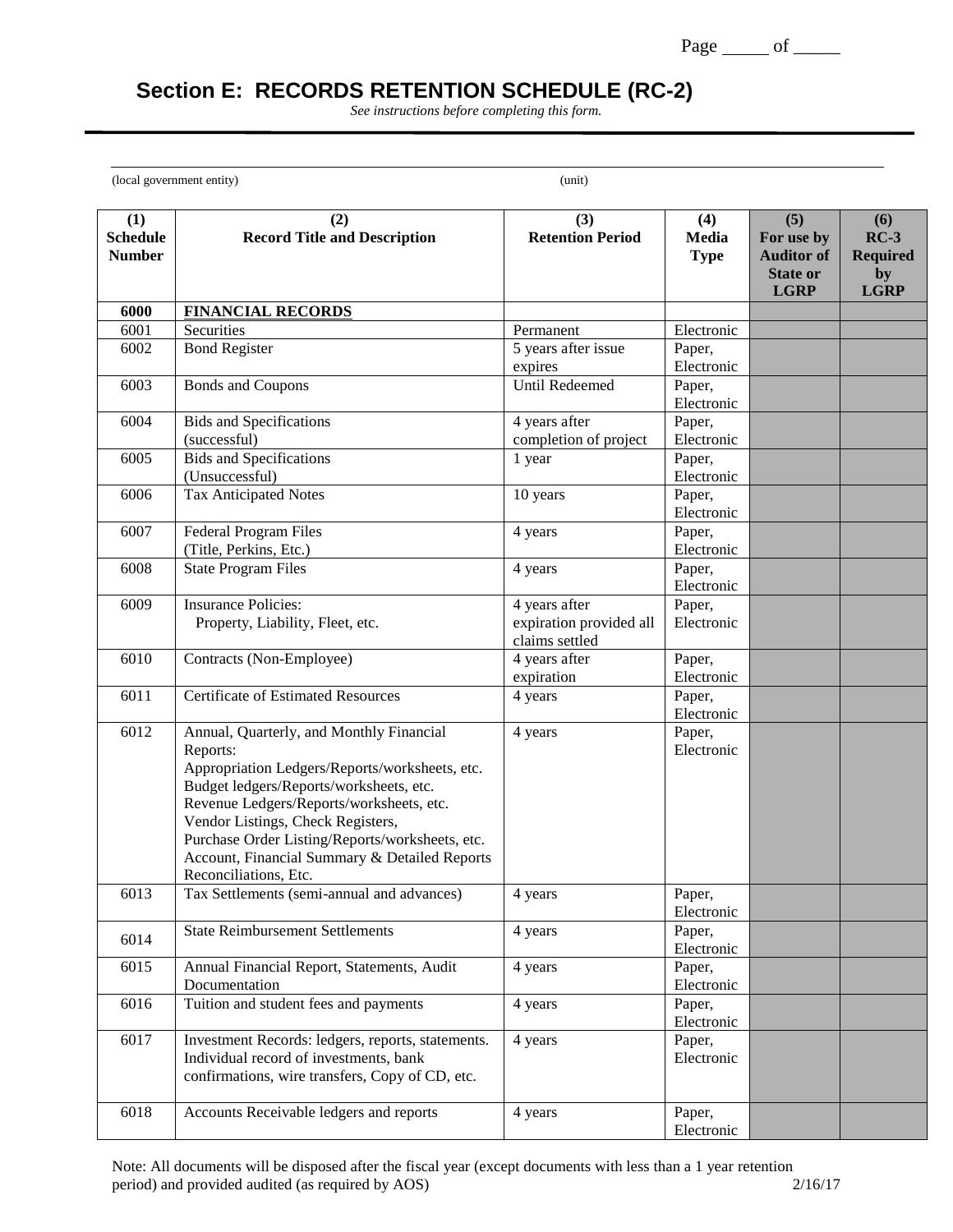# **Section E: RECORDS RETENTION SCHEDULE (RC-2)**

*See instructions before completing this form.*

(local government entity) (unit)

 $\overline{a}$ 

| (1)                              | (2)                                                                                                        | (3)                     | (4)                  | (5)                             | (6)                       |
|----------------------------------|------------------------------------------------------------------------------------------------------------|-------------------------|----------------------|---------------------------------|---------------------------|
| <b>Schedule</b><br><b>Number</b> | <b>Record Title and Description</b>                                                                        | <b>Retention Period</b> | Media<br><b>Type</b> | For use by<br><b>Auditor of</b> | $RC-3$<br><b>Required</b> |
|                                  |                                                                                                            |                         |                      | <b>State or</b><br><b>LGRP</b>  | by<br><b>LGRP</b>         |
| 6019                             | <b>Appropriation Resolutions</b>                                                                           | 4 years                 | Paper,<br>Electronic |                                 |                           |
| 6020                             | Tax Budgets (annual)                                                                                       | 4 years                 | Paper,<br>Electronic |                                 |                           |
| 6021                             | Tax Apportionments                                                                                         | 4 years                 | Paper,<br>Electronic |                                 |                           |
| 6022                             | <b>Foundation Distribution</b>                                                                             | 4 years                 | Paper,<br>Electronic |                                 |                           |
| 6023                             | <b>Accounts Payable ledgers Reports</b>                                                                    | 4 years                 | Paper,<br>Electronic |                                 |                           |
| 6024                             | Voucher packets: Invoices, Purchase Orders,<br>Delivery and Packing slips, checks etc.                     | 4 years                 | Paper,<br>Electronic |                                 |                           |
| 6025                             | Travel expense vouchers, documents, reports,<br>receipts, etc.                                             | 4 years                 | Paper,<br>Electronic |                                 |                           |
| 6026                             | Vendor statements                                                                                          | 4 years                 | Paper,<br>Electronic |                                 |                           |
| 6027                             | <b>Canceled Checks and Bank Statements</b>                                                                 | 4 years                 | Paper,<br>Electronic |                                 |                           |
| 6028                             | School Finance Committee Reports, notes,<br>agendas, minutes etc.                                          | 4 years                 | Paper,<br>Electronic |                                 |                           |
| 6029                             | State Sales Tax documents and reports                                                                      | 4 years                 | Paper,<br>Electronic |                                 |                           |
| 6030                             | Rotary Fund budgets, cash ledgers, reports, work<br>orders, sales slips, receipts, billings/invoices, etc. | 4 years                 | Paper,<br>Electronic |                                 |                           |
| 6031                             | Student Activity records: budgets, ledgers and<br>reports, pay-in, pay-outs, ticket sales, etc.            | 4 years                 | Paper,<br>Electronic |                                 |                           |
| 6032                             | Pooled Collateral Statements                                                                               | 4 years                 | Paper,<br>Electronic |                                 |                           |
| 6033                             | Deposit Slips/Cash Proofs                                                                                  | 4 years                 | Paper,<br>Electronic |                                 |                           |
| 6034                             | <b>Accounting Data</b>                                                                                     | 4 years                 | Paper,<br>Electronic |                                 |                           |
| 6035                             | Receipts, Receipt Packets, Receipt Reports,<br><b>Refunds Payments</b>                                     | 4 years                 | Paper,<br>Electronic |                                 |                           |
| 6036                             | Student Meal Stipend/reimbursement payments                                                                | 4 years                 | Paper,<br>Electronic |                                 |                           |
| 6037                             | Invoices - District and Programs (i.e. Preschool,<br>etc.)                                                 | 4 years                 | Paper,<br>Electronic |                                 |                           |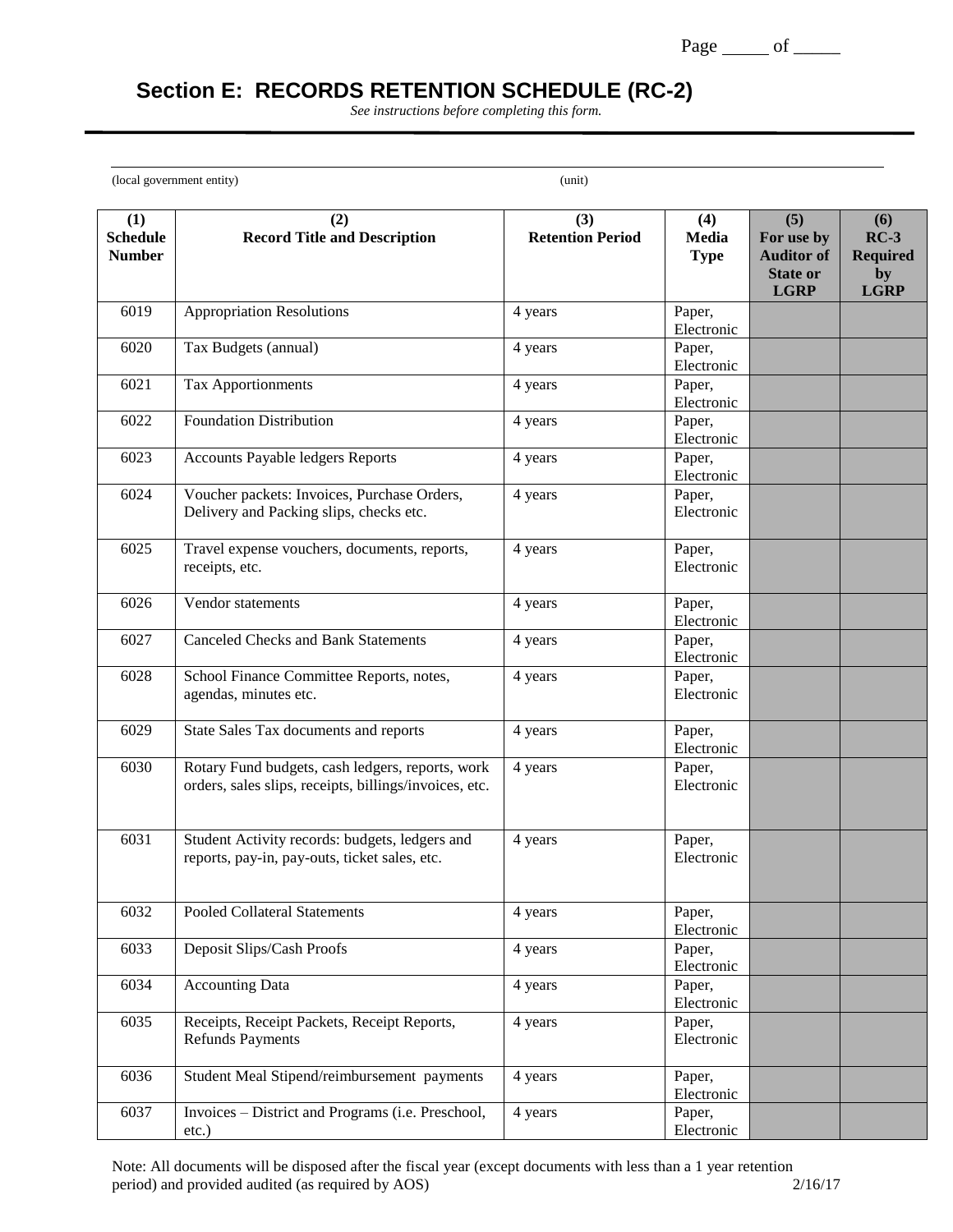# **Section E: RECORDS RETENTION SCHEDULE (RC-2)**

*See instructions before completing this form.*

(local government entity) (unit)

 $\overline{a}$ 

| (1)<br><b>Schedule</b><br><b>Number</b> | (2)<br><b>Record Title and Description</b>                                                                                                                                                      | (3)<br><b>Retention Period</b>         | (4)<br>Media<br><b>Type</b> | (5)<br>For use by<br><b>Auditor of</b> | (6)<br>$RC-3$<br><b>Required</b> |
|-----------------------------------------|-------------------------------------------------------------------------------------------------------------------------------------------------------------------------------------------------|----------------------------------------|-----------------------------|----------------------------------------|----------------------------------|
|                                         |                                                                                                                                                                                                 |                                        |                             | <b>State or</b><br><b>LGRP</b>         | by<br><b>LGRP</b>                |
| 6038                                    | <b>Publication Notice</b>                                                                                                                                                                       | 4 years                                | Paper,<br>Electronic        |                                        |                                  |
| 6039                                    | <b>Student Fee and Workbook Lists</b>                                                                                                                                                           | 4 years                                | Paper,<br>Electronic        |                                        |                                  |
| 6040                                    | Applications - Online Classes and Preschool                                                                                                                                                     | 4 years                                | Paper,<br>Electronic        |                                        |                                  |
| 6041                                    | Flexible Spending Account, Reports, Statements,<br>Reconciliations, etc.                                                                                                                        | 4 years                                | Paper,<br>Electronic        |                                        |                                  |
| 6042                                    | Inventory Plant and Equipment: Addition Form,<br>Deletion Form, Transfer Form, Location<br>Worksheets, Fiscal Year End Reports, Annual<br>Revaluation Report, Annual Appraisal Reports,<br>etc. | 4 years                                | Paper,<br>Electronic        |                                        |                                  |
| 6043                                    | Employee Insurance Bills: Medical, Dental,<br>Vision and Life                                                                                                                                   | 4 years                                | Paper,<br>Electronic        |                                        |                                  |
| 6044                                    | 1099's                                                                                                                                                                                          | 4 years                                | Paper,<br>Electronic        |                                        |                                  |
| 6045                                    | Fiscal Certificates (412 Certificates)                                                                                                                                                          | 4 years                                | Paper,<br>Electronic        |                                        |                                  |
| 6046                                    | Budget work papers                                                                                                                                                                              | 2 years                                | Paper,<br>Electronic        |                                        |                                  |
| 6047                                    | <b>Candy Sales Permission Slips</b>                                                                                                                                                             | 1 year                                 | Paper,<br>Electronic        |                                        |                                  |
| 6048                                    | Requisitions, Reports, Lists, etc.                                                                                                                                                              | 1 year                                 | Paper,<br>Electronic        |                                        |                                  |
| 6049                                    | Five Year Forecast and Five Year Forecast work<br>papers                                                                                                                                        | 1 year                                 | Paper,<br>Electronic        |                                        |                                  |
| 6050                                    | IPA proposals (successful)                                                                                                                                                                      | 1 year after<br>completion of contract | Paper,<br>Electronic        |                                        |                                  |
| 6051                                    | <b>IPA</b> Proposals (unsuccessful)                                                                                                                                                             | 1 year                                 | Paper,<br>Electronic        |                                        |                                  |
| 6052                                    | Tax Abatement/TIF records                                                                                                                                                                       | 1 year after expiration                | Paper,<br>Electronic        |                                        |                                  |
|                                         |                                                                                                                                                                                                 |                                        |                             |                                        |                                  |
|                                         |                                                                                                                                                                                                 |                                        |                             |                                        |                                  |
|                                         |                                                                                                                                                                                                 |                                        |                             |                                        |                                  |
|                                         |                                                                                                                                                                                                 |                                        |                             |                                        |                                  |